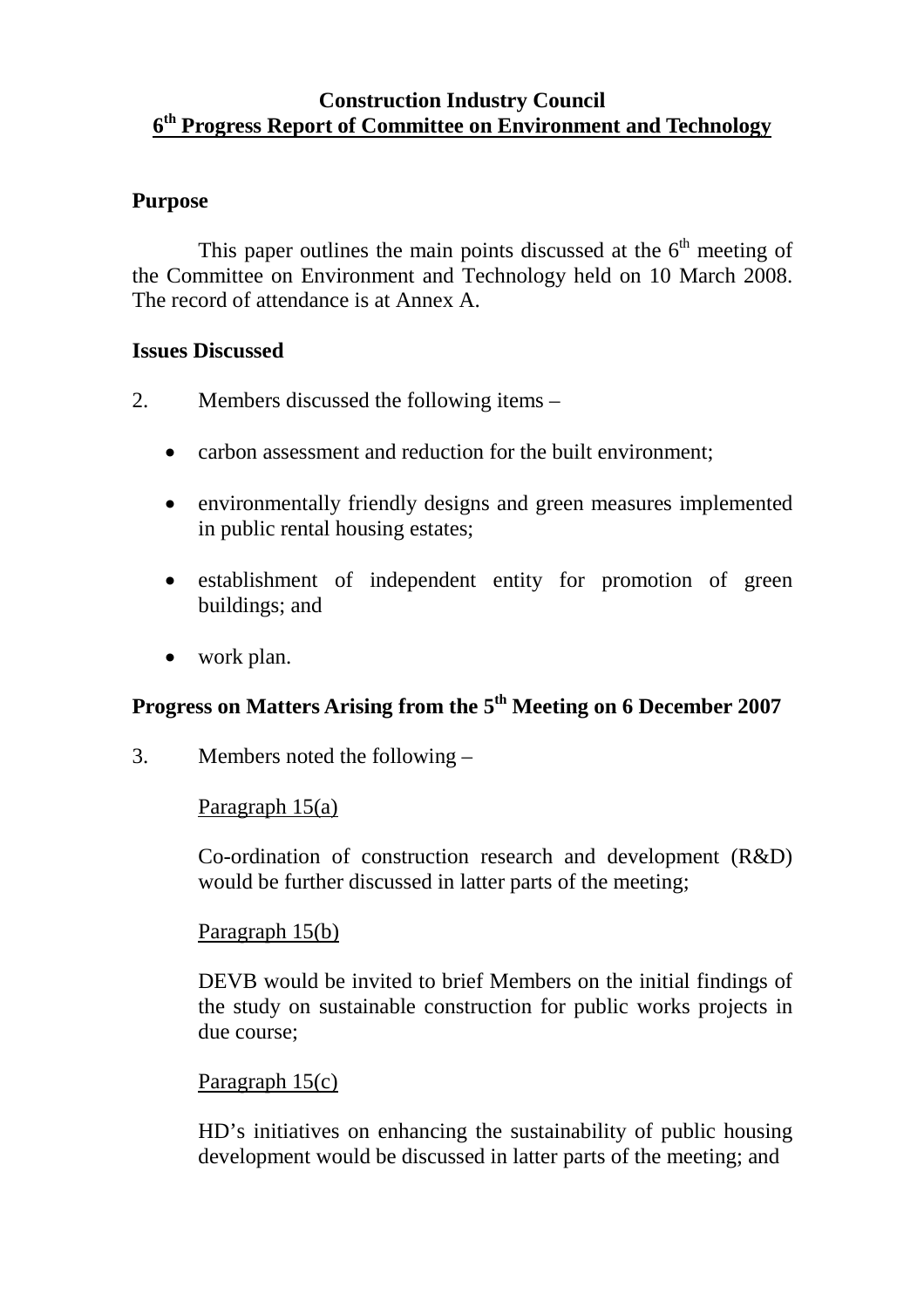## Paragraph 15(d)

The assessment carbon footprint would be discussed in latter parts of the meeting.

### **Carbon Assessment and Reduction for the Built Environment**

4. Dr Raymond Yau of Ove Arup and Partners (OAP) briefed Members on the recent developments in carbon assessment and reduction. From a worldwide perspective, the largest volume and growth in carbon emission came from the energy supply sector. However, there was significant potential for reduction in residential and commercial buildings.

5. The UK Green Building Council identified five categories of low and zero carbon (LZC) buildings –

- (a) Type 1 buildings completely self sustaining with all energy demand being met by onsite renewable generation;
- (b) Type 2 buildings with production of onsite renewable energy offsetting the power consumed from the local power grid over annual basis;
- (c) Type 3 buildings connected to locally available LZC power supply;
- (d) Type 4 buildings connected to distant or international LZC power supply; and
- (e) Type 5 buildings with emission offset by purchased carbon credit.

6. The assessment of carbon footprint for buildings involved identifying the emission producing activities including direction emissions such as combustion in boilers and furnaces and combustion by vehicle fleet owned by users of buildings; indirect emissions generated by consumed utilities such as electricity and gas; and other indirect emission such as commuting of employees.

7. Carbon emission could be reduced through reducing energy load and adoption of energy efficient systems. For instance, in China, typical existing commercial buildings in Shanghai consumed about 200 to  $300 \text{ kWh/m}^2$ /year. OAP reckoned that in some of their projects in Shanghai this could be reduced to 160 kWh/  $m^2$ /year by designing to the Chinese National Code GB50189 which became a mandatory standard in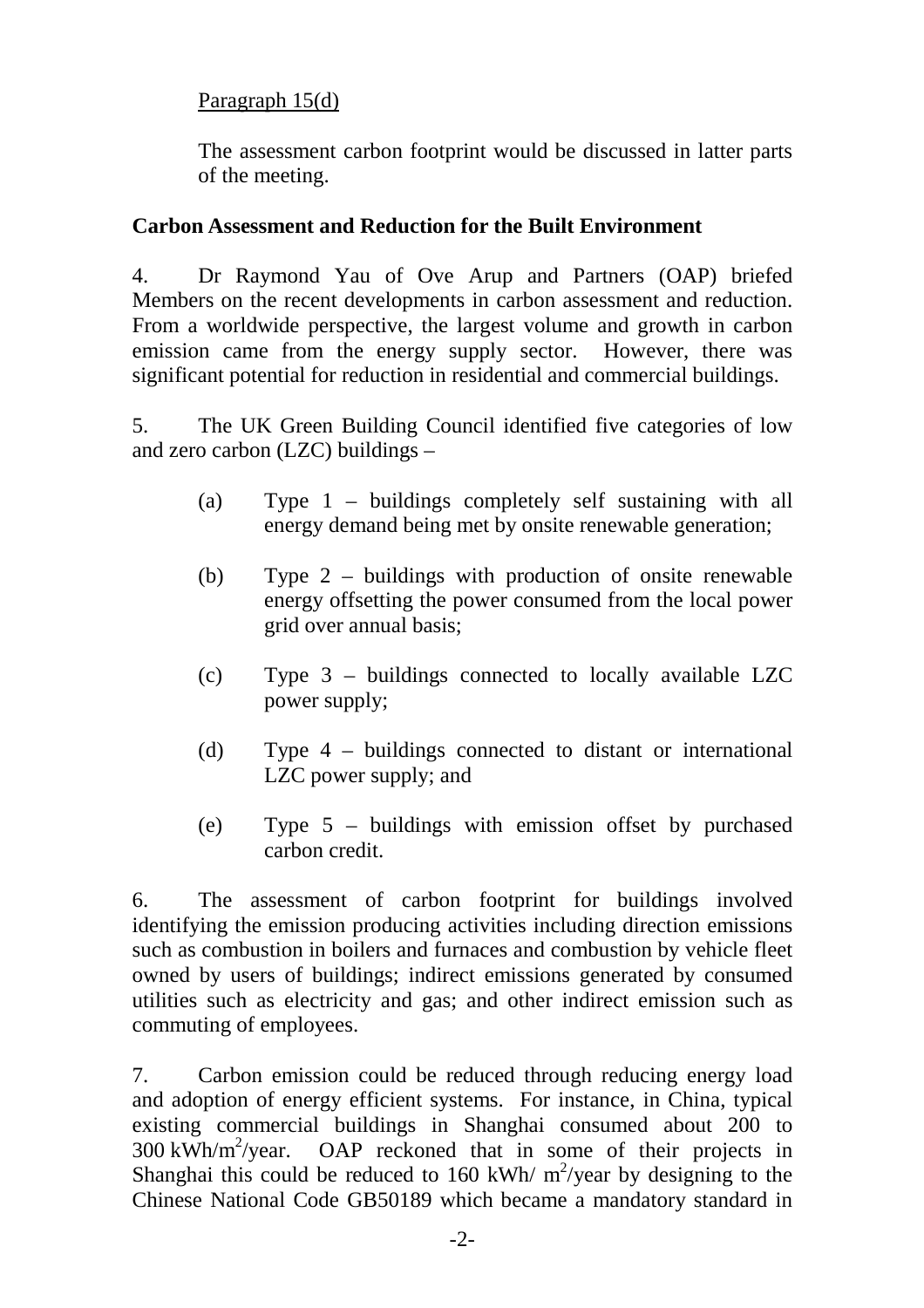2005. Indeed, the consumption could be further reduced to 140 kWh/m<sup>2</sup>/year by designing to the ASHRAE<sup>1</sup> Standard 90.1 published in 2004.

8. Dr Yau also made a brief introduction to ecological footprint assessment used in district planning to measure the demand on the biosphere in terms of the areas of biologically productive land and sea required to provide the resources for human consumption and for absorbing waste generated by human activities. In 2003, the ecological footprint for the whole world was 14.1 billion global hectares or 2.2 global hectares per person. The total supply of productive areas was only 11.2 billion global hectares or 1.8 global hectares per person.

9. Members agreed that assessment of carbon footprint was an important topic and should be further discussed to ascertain the role that CIC should play in promoting greater awareness and wider application by the construction industry.

## **Environmentally Friendly Designs and Green Measures Implemented in Public Rental Housing Estates**

10. HD briefed Members on the environmentally friendly designs and green measures implemented in public renting housing estates delivered under the comprehensive strategy on sustainable development adopted by HA in 2004 to progressively achieve sustainable development balancing social, economic and environmental needs. The measures implemented included micro-climate studies applied to all new public housing developments since 2004 applying computational fluid dynamics simulations, wind tunnel tests and daylight simulation to optimize natural lighting and ventilation; air ventilation assessment introduced in 2006 to identify potential areas for improving air flows; and environmentally responsive façade incorporating new designs with extended overhang, reduced window glazing area and use of tinted glass to save energy.

11. The first batch of estates adopting the green measures had been completed. HD was conducting a review on their effectiveness by collecting feedback of residents through opinion surveys. The possibility of developing CIC guidelines on specific measures to promote their adoption by the industry could be considered upon the completion of the exercise.

l

<sup>&</sup>lt;sup>1</sup> American Society of Heating, Refrigerating, and Air-Conditioning Engineers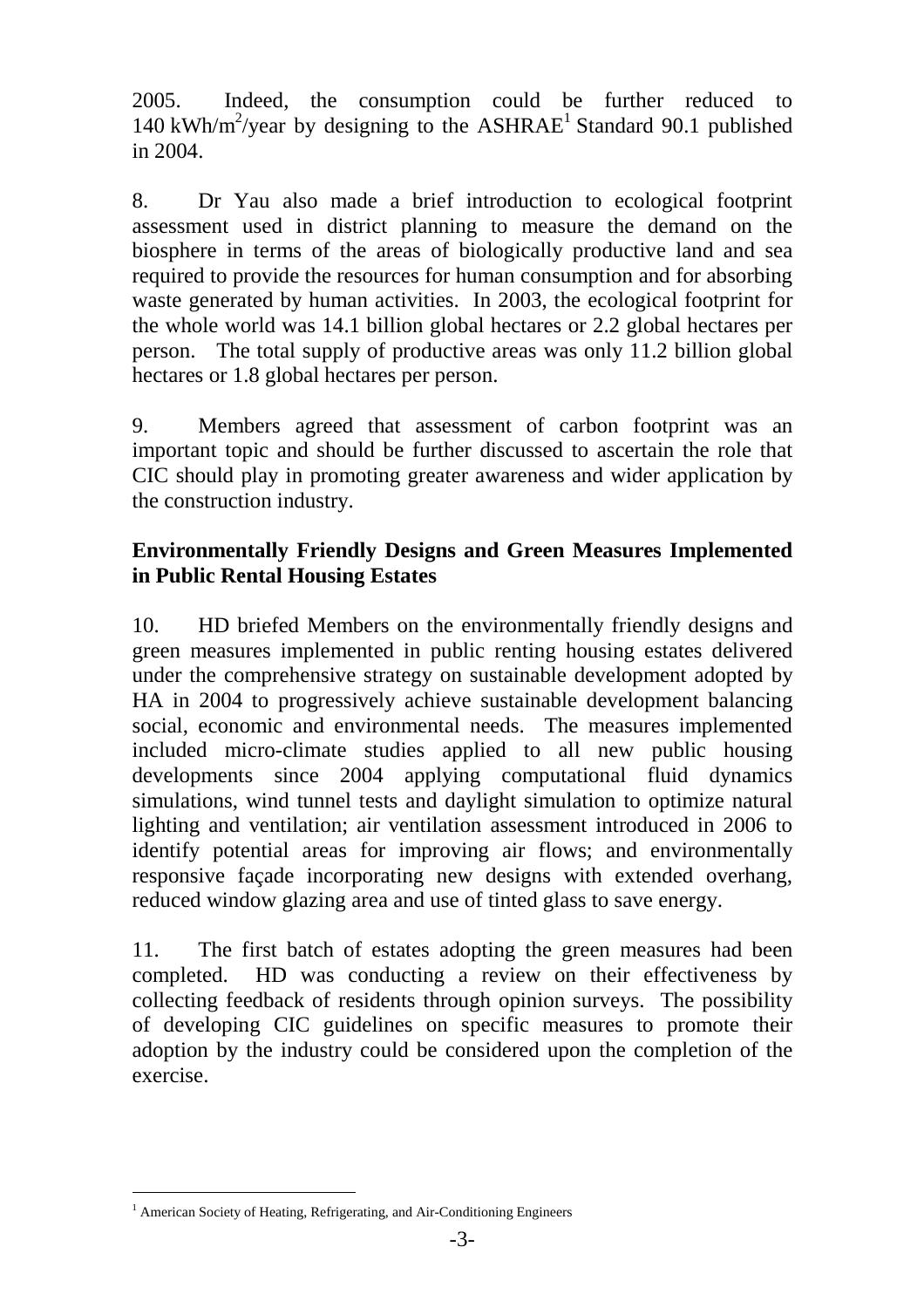## **Establishment of an Independent Entity for Promotion of Green Buildings**

12. Members recalled that, having considered the proposal to establish an independent entity for the promotion of green buildings at its  $6<sup>th</sup>$  meeting held on 15 November 2007, CIC asked the Committee to seek the view of the HK-BEAM Society on the idea. In pursuance of this instruction, the Chairman and Members of the Committee convened an informal meeting with the representatives of the HK-BEAM Society, Business Environment Council (BEC) and the Professional Green Building Council (PGBC) (to be referred to collectively as the Key Stakeholders) on 12 December 2007. They expressed support in principle for the independent entity and agreed to consolidate their positions on the way forward which was discussed at a subsequent informal meeting held on 25 January 2008.

13. At the meeting, the key stakeholders highlighted the importance of securing international recognition for the independent entity through seeking membership of the World Green Building Council (WGBC). They advocated an open management structure consisting of ordinary membership open to all interested individuals, founding membership which would include CIC and the Key Stakeholders as well as a board of directors consisting of directors nominated by the founding members in equal numbers and other directors elected by ordinary members.

14. While the Key Stakeholders appeared to accept that the CIC would contribute the bulk of the expenses for forming and operating the independent entity, they proposed to establish other sources of income in particular sponsorship by commercial organizations. The Key Stakeholders felt strongly that the independent entity should have its own secretariat and office premises. The Key Stakeholders appeared to be receptive to the notion that, given the importance of the financial backing from CIC, CIC should be allowed to exercise some special control on functioning of the independent entity through arrangements such as approving the annual programme of activities and budget.

15. Members noted that future discussions with the key stakeholders would hinge on identifying a suitable management structure for the independent entity and considered the following options –

- (a) appointment option CIC would appoint all the directors (possibly based on nominations made by various sectors);
- (b) parity option the independent entity would adopt the management structure suggested by the Key Stakeholders. CIC would not have any special power in controlling the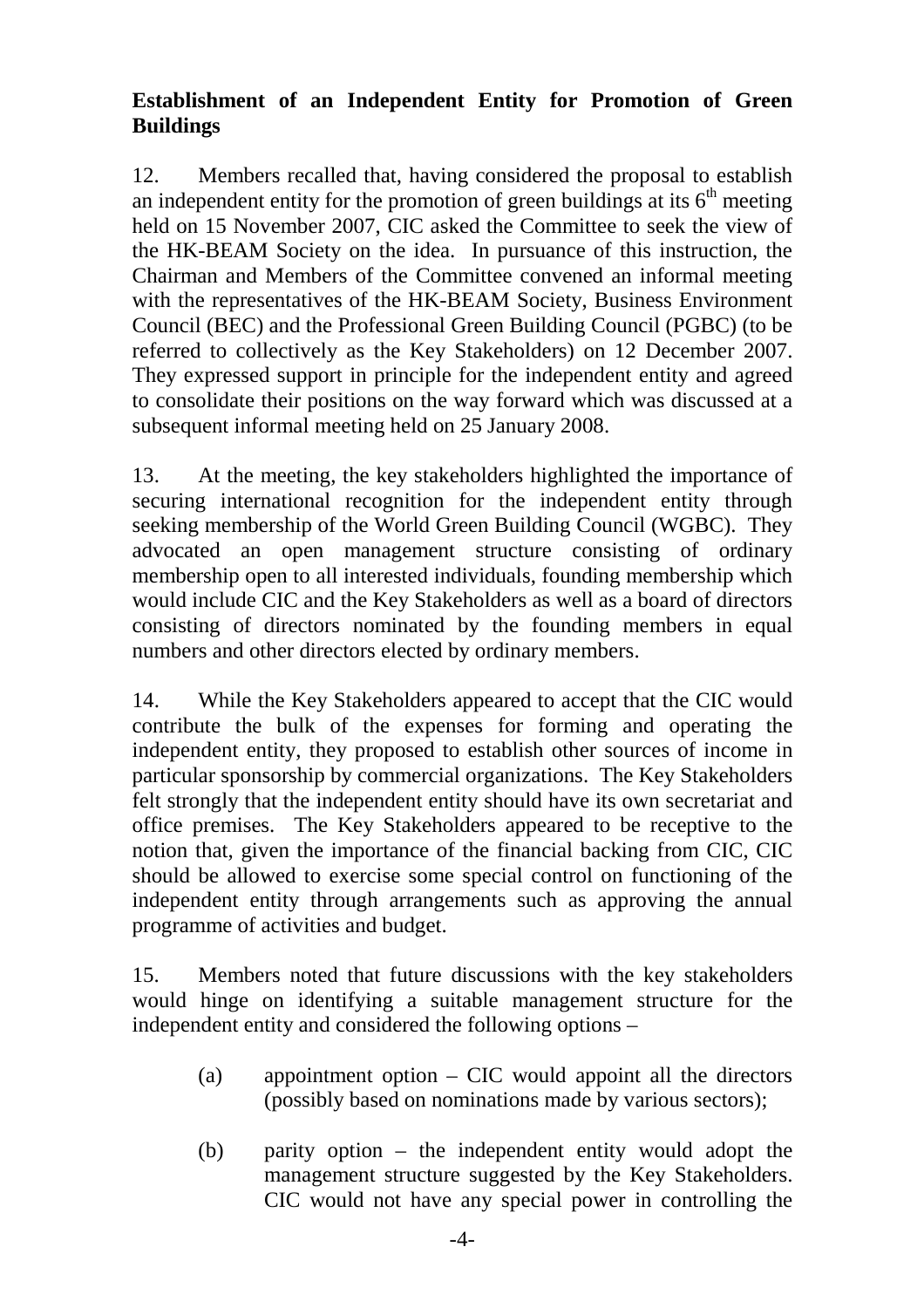operation of the independent entity. In line with this scope of control, CIC and the Key Stakeholders would contribute equally to the establishment and operating cost of the independent entity. However, CIC would not undertake to finance any deficits;

(c) intermediate option – this was the same as the parity option except that CIC would undertake to finance any deficits incurred by the independent entity. In line with this greater financial commitment, CIC would be given special powers in controlling the operation of the independent entity.

16. Members appreciated that the appointment option would not be considered by the Key Stakeholders. As such, the other two options would proposed in future discussions with the Key Stakeholders.

[Post meeting note  $-$  A CIC delegation consisting of the Chairman of the Committee two other CIC Members and two co-opted members had an informal meeting with the representatives of the Key Stakeholders on 13 March 2008 in which the management structure for the independent entity and other issues were discussed. The representatives agreed to seek the view of their respective associations on the way forward.]

## **Work Plan**

17. Members considered the work plan for the Committee and directed that, in relation to construction research and development (R&D), about three to four months should be allowed for industry stakeholders to put forward proposals for research projects to be funded by CIC. The Secretariat would prepare a circular letter inviting submissions accordingly.

18. The Secretariat was asked to revise the work plan in accordance with the discussions at the meeting for submission to the CIC meeting scheduled for 2 May 2008.

[Post meeting note – The revised work plan is at Annex B.]

## **Further Actions**

- 19. The following further action was agreed
	- (a) the Secretariat would arrange for further discussion of assessment of carbon footprint;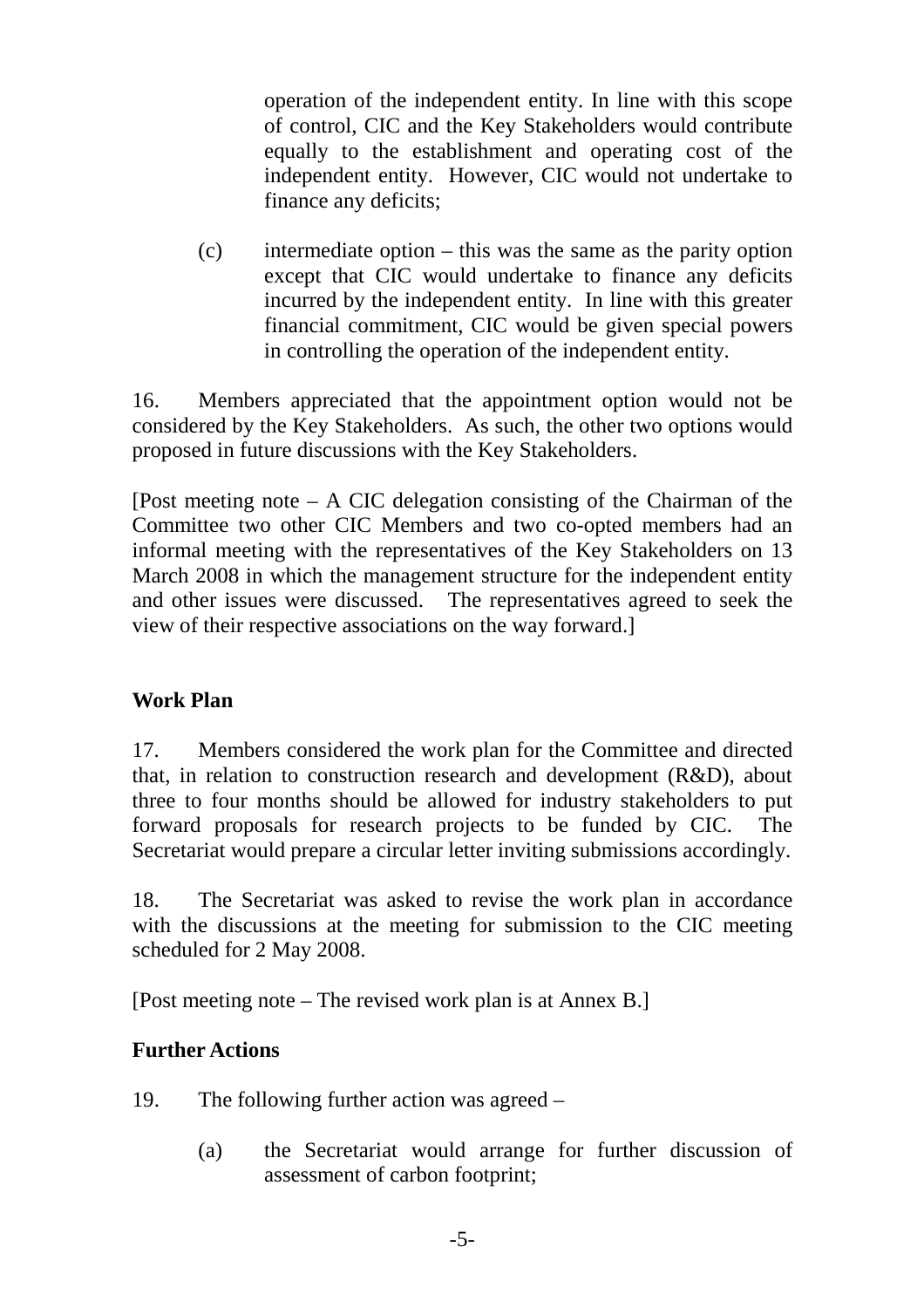- (b) the Chairman and interested members of the Committee would further discuss the formation of an independent entity for promotion of green buildings with the Key Stakeholders; and
- (c) the Secretariat would prepare a letter inviting industry stakeholders to submit proposals for research projects to be funded by CIC.

**CIC Secretariat March 2008**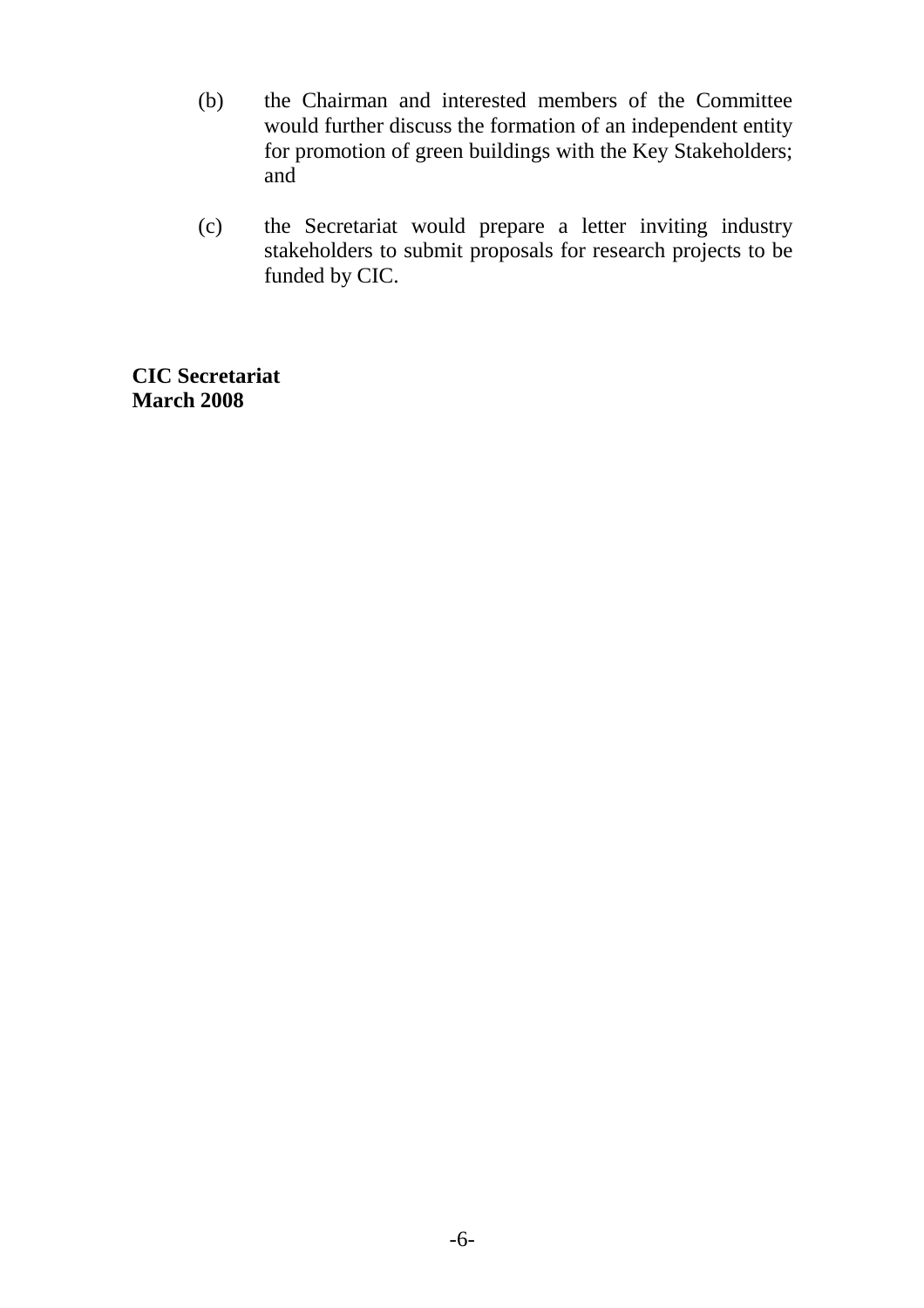## **Committee on Environment and Technology**

## **6th Meeting held at 2:30 pm on 10 March 2008 in Room 150, East Wing, Central Government Office**

## **Record of Attendance**

### **Present**

| Mr Conrad Wong     | Chairman                                                                |  |
|--------------------|-------------------------------------------------------------------------|--|
| Mr Peter Lee       |                                                                         |  |
| Dr Andrew Chan     |                                                                         |  |
| Mr CHEUNG Tat-tong |                                                                         |  |
| Prof KO Jan-ming   |                                                                         |  |
| Mr K K Choy        | <b>Buildings Department</b>                                             |  |
| Mr NG Shiu-ming    | <b>Association of Plastering Sub-contractors</b>                        |  |
| Mr Russell Jones   | Hong Kong Construction Association                                      |  |
| Mr Y C Chan        | <b>Development Bureau</b>                                               |  |
| Dr Alex Li         |                                                                         |  |
| $MrPH$ Ho          | Hong Kong Federation of Electrical and<br><b>Mechanical Contractors</b> |  |
| Mr PANG Long       | Hong Kong Construction Site Workers<br><b>General Union</b>             |  |
| Mr Anthony Fok     | <b>Environmental Protection Department</b>                              |  |
| Mr Ken Cheung      | <b>Housing Department</b>                                               |  |

#### **Absent with Apologies**

Mr LAM Wo-hei

### **In Attendance**

#### **For Agenda Item No. 2**

Dr Raymond Yau Ove Arup & Partners Hong Kong Limited

#### **Annex**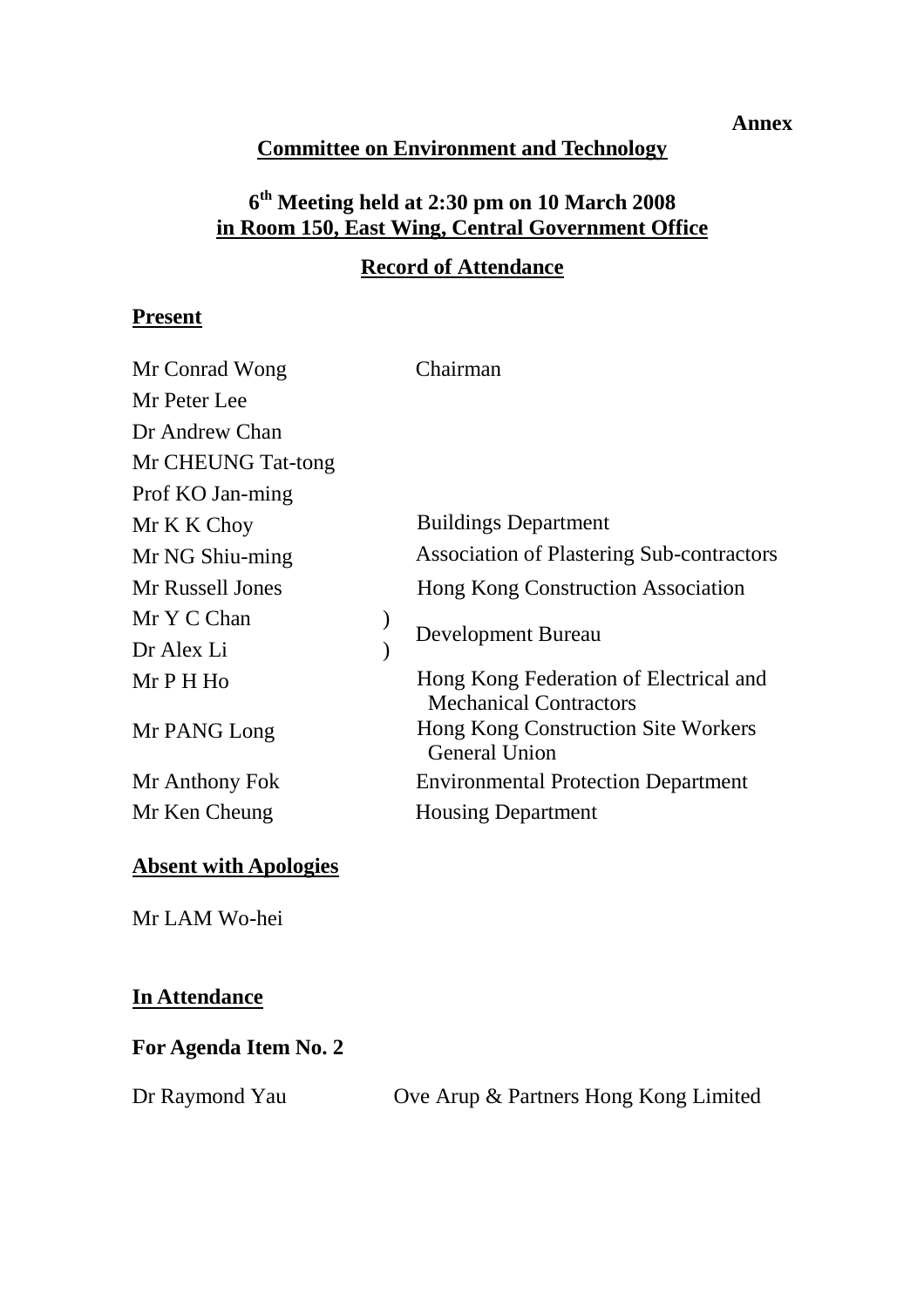# **Construction Industry Council Secretariat**

| Mr K H Tao      | <b>Chief Assistant Secretary for Development</b>   |  |
|-----------------|----------------------------------------------------|--|
|                 | (Works) $1$                                        |  |
| Mr Solomon Wong | <b>Assistant Secretary for Development (Works)</b> |  |
|                 | Public Works Systems Administration 1              |  |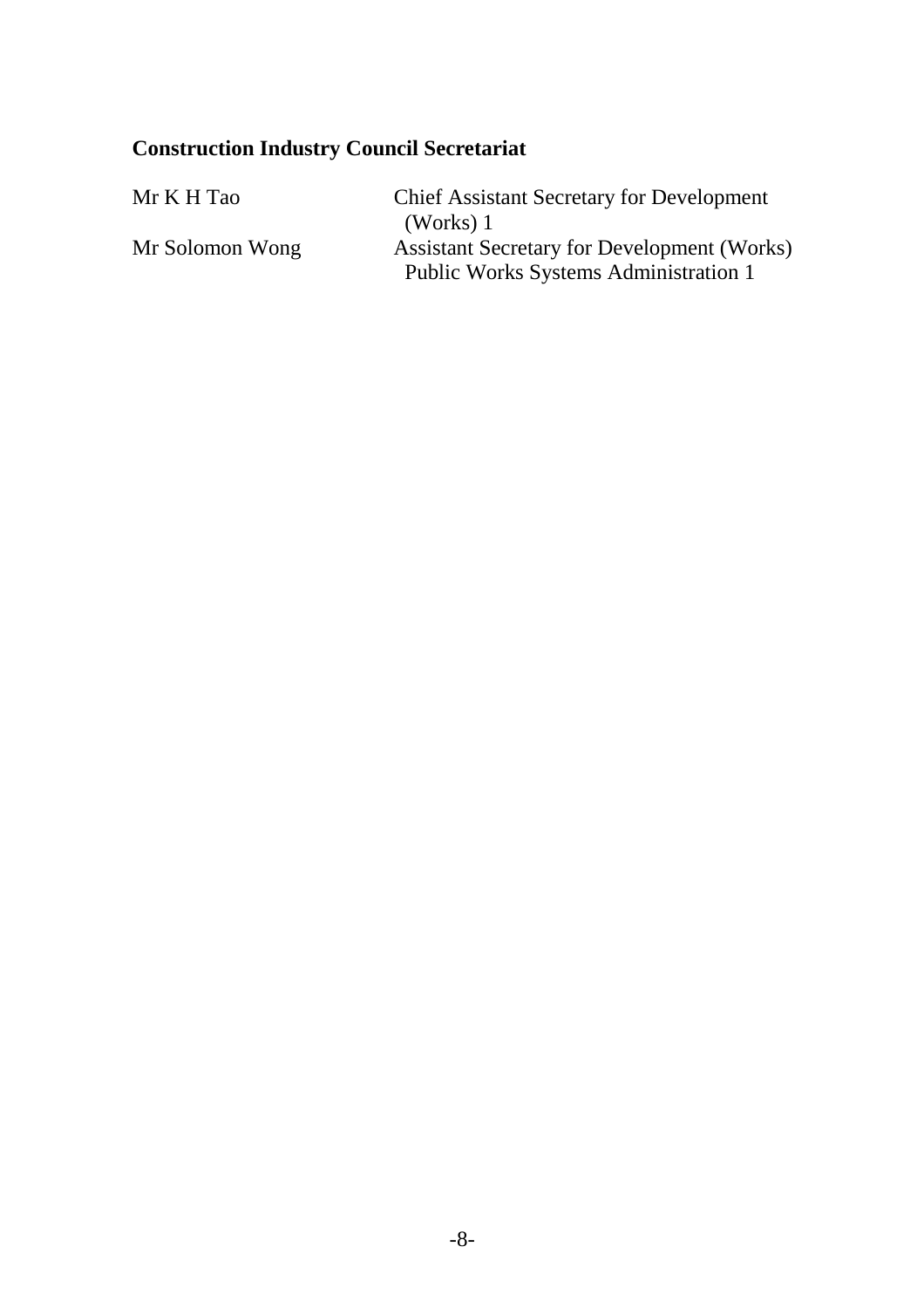## **Annex B**

## **Work Plan**

## **(I) Construction Standards**

| <b>Milestone</b>         | <b>Task</b>                                                                                                                                                                                   | <b>Deliverable</b> |
|--------------------------|-----------------------------------------------------------------------------------------------------------------------------------------------------------------------------------------------|--------------------|
| Nov  <br>$May -$<br>2008 | Overall review of the construction Problems and issues<br>standards used in Hong Kong and with existing standards<br>identification problems and issues<br>associated with existing standards |                    |
|                          | Formulate way forward for solving the Improvement measures<br>problems and issues and identification of and role of CIC<br>CIC's role in the process                                          |                    |
| Dec 2008                 | Endorsement of recommendations of Task<br>Forces on Construction Standards by<br>Committee                                                                                                    |                    |
| Early 2009               | Approval of recommendations of Task<br>Forces by CIC                                                                                                                                          |                    |

## **(II) Construction R&D**

| <b>Milestone</b> | <b>Task</b>                                                                                                                           | <b>Deliverable</b> |
|------------------|---------------------------------------------------------------------------------------------------------------------------------------|--------------------|
| May<br>2008      | Jul Invitation to industry stakeholders and Proposals for research<br>other CIC Committees to propose R&D<br>topics                   | topics             |
|                  | Taking stock of R&D projects being List of current R&D<br>undertaken by academic institutions and projects<br>research establishments |                    |
| Aug 2008         | Formulation of R&D programme for CIC   R&D programme<br>for the remainder of 2008 and 2009                                            |                    |
|                  | Approval of R&D programme by CIC                                                                                                      |                    |